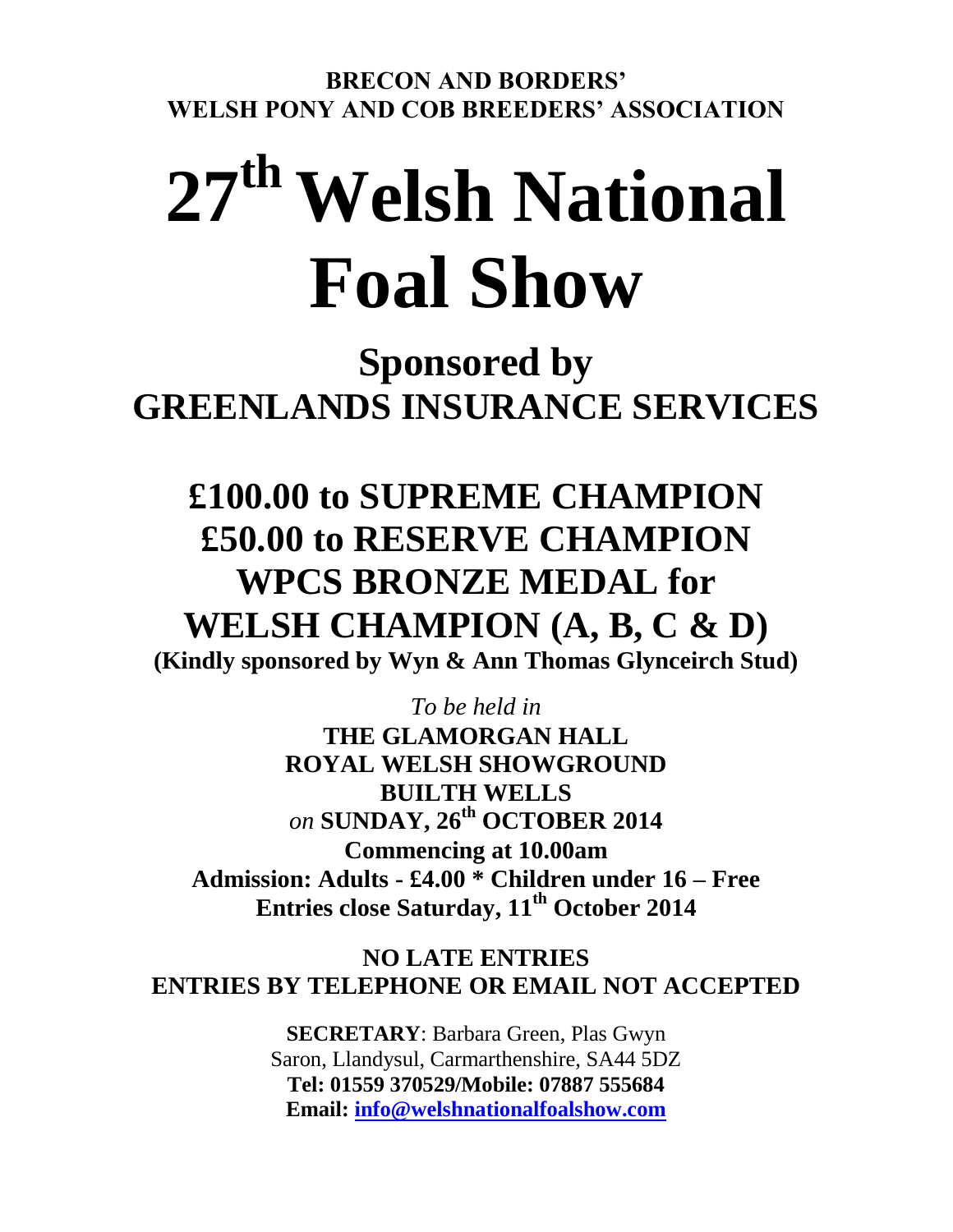# *RING 1*

#### **WELSH MOUNTAIN PONIES – SECTION A**

#### **Judge: Mr T D Rees, Brynberian, Crymych, Pembrokeshire (PENANT) Kindly sponsored by Mr & Mrs Adam & Karen Fletcher (Karadam Stud)**

Class 1. Filly foaled 2014

Class 2. Colt foaled 2014

**Championship**: First and second prize winners to compete for the **Gayfield Perpetual Trophy**, kindly presented by Gail Morris.

**Champion Sash** presented by Mr & Mrs Adam & Karen Fletcher (Karadam Stud)

**Goytre Perpetual Challenge Cup** and £10 for the highest placed filly sired by a 2013 premium stallion and **Llangoed Perpetual Challenge Cup** and £10 for the highest placed colt sired by a 2013 premium stallion kindly donated by Lewis Edwards and Gareth Price.

**Pontgam Perpetual Shield** kindly presented by C & L Brown, Pontgam Stud for the best Section A colt **Perpetual Trophy** kindly presented by Mr & Mrs Geoff Rees for the best Section A filly.

#### **WELSH PONIES OF COB TYPE – SECTION C**

### **Judge: Mr S J Morgan, Oldwalls, Llanrhidian, Gower (BLAENCILA)**

#### **Kindly sponsored by Mr & Mrs Stuart & Anne Franklin (Sarum Stud)**

Class 3. Filly foaled 2014

Class 4. Colt foaled 2014

**Championship**: First and second prize winners to compete for the **Cefn Melyn Perpetual Challenge Cup**, kindly presented by Mr & Mrs Brinley Williams.

**Champion Sash** kindly presented by Mr & Mrs Stuart & Anne Franklin (Sarum Stud)

#### **WELSH COBS – SECTION D**

#### **Judge: Mr S E Bigley, Michaelchurch, Herfordshire (LLANARTH) Kindly sponsored by Mrs Ceri Fell (Brynseion Stud)**

Class 5. Filly foaled 2014

Class 6. Colt foaled 2014

**Championship**: First and second prize winners to compete for the **Llangattock Trophy**, kindly presented by Mr Gwyn Dobbs.

**Champion Sash** kindly presented by Mrs Ceri Fell (Brynseion Stud)

# *RING 2*

#### **WELSH PONIES – SECTION B**

#### **Judge: Mr S Anderson, Costock, Loughborough, Leicestershire (THISTLEDOWN)**

Class 7. Filly foaled 2014

Class 8. Colt foaled 2014

**Championship**: First and second prize winners to compete for the **Nantcol Perpetual Trophy**, kindly presented by Mrs Cooke.

**Champion Sash** kindly presented by

#### **WELSH PART-BREDS**

#### **Judge: Mr S Anderson, Costock, Loughborough, Leicestershire (THISTLEDOWN) Kindly sponsored by Mr & Mrs G O Williams (Carless Stud)**

- Class 9. Colt or Filly foaled 2014 to make 12.2h.h or under at maturity
- Class 10. Colt or Filly foaled 2014 to make 12.2h.h and under 14.2h.h.at maturity
- Class 11. Colt or Filly foaled 2014 to make over 14.2h.h. at maturity